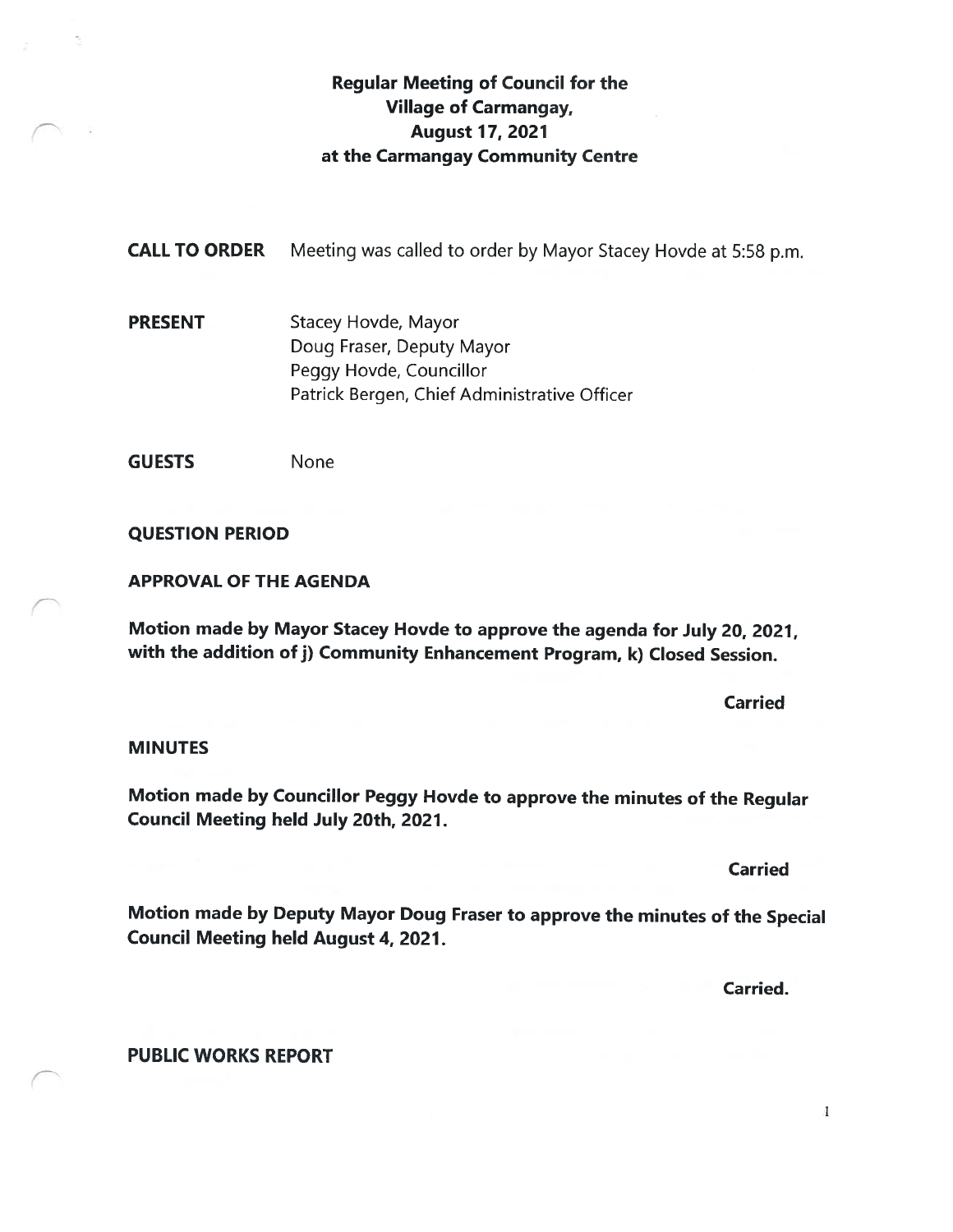The public works report was presented as detailed in the agenda.

#### ADMINISTRATOR REPORT

The Administration Report was presented as detailed in the agenda.

Motion made by Mayor Stacey Hovde to accept both reports as presented.

Carried

#### **CORRESPONDENCE**

None

#### FINANCIAL REPORTS

Motion made by Deputy Mayor Stacey Hovde to accept the financial report as presented.

**Carried** 

#### NEW BUSINESS

#### a) 2020 Audited Financial Statements

Motion made by Councilor Peggy Hovde to pass the <sup>2020</sup> Audited Financial Statements.

**Carried** 

#### b) IDP Map Update

Motion made by Mayor Stacey Hovde to approve the changes to the CEO area of the IDP map in support of negotiations with the Vulcan County.

Carried.

c) Bylaw <sup>806</sup> Regional Assessment Bylaw

Motion made by Mayor Stacey Hovde to pass the first reading of Bylaw <sup>806</sup> Regional Assessment Bylaw.

Carried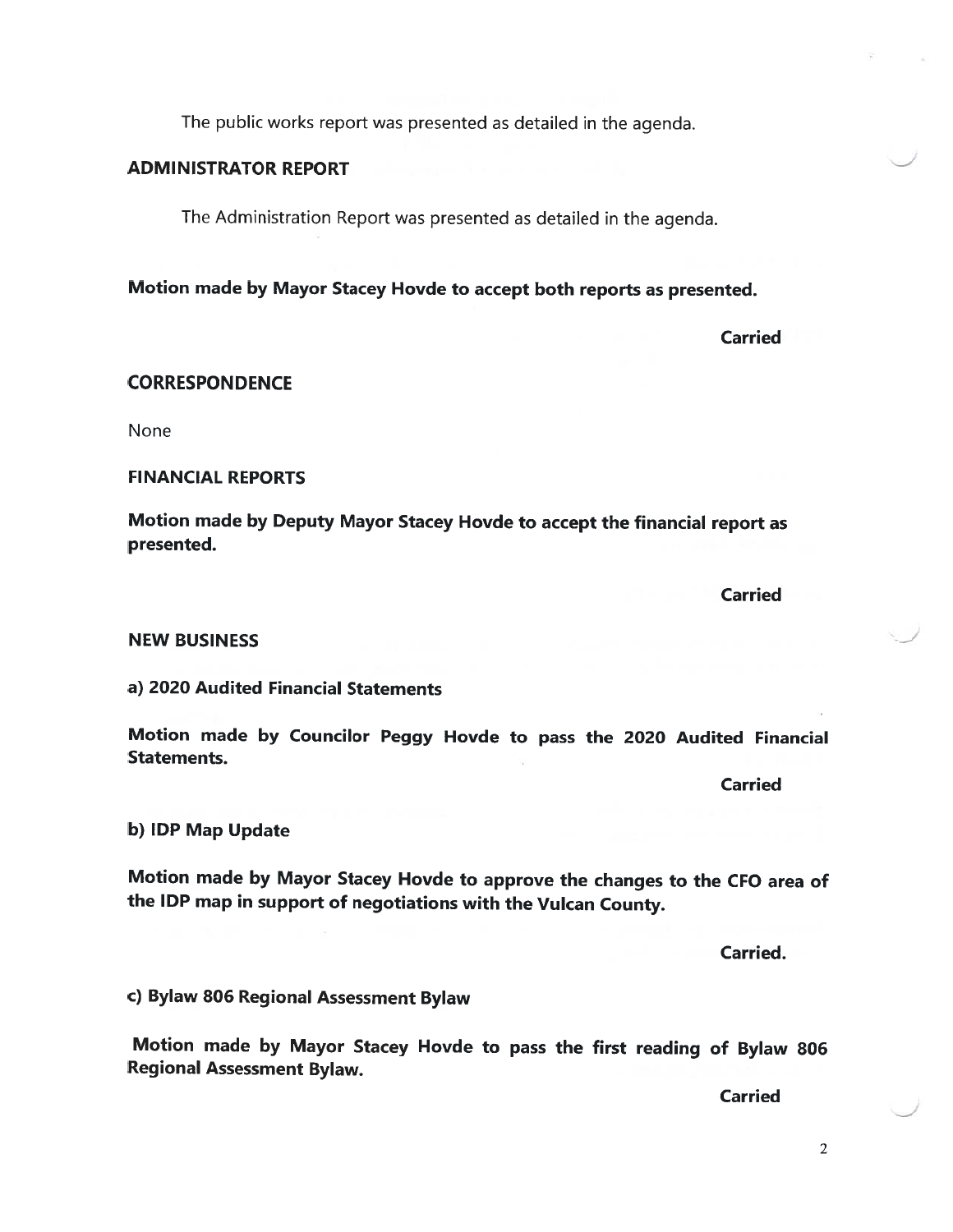-3

Motion made by Councilor Peggy Hovde to pass the second reading of Bylaw <sup>806</sup> Regional Assessment Bylaw.

Carried.

Motion made by Deputy Mayor Doug Fraser for permission to pass third reading of Bylaw <sup>806</sup> Regional Assessment Bylaw.

Unanimously Carried.

Motion made by Mayor Stacey Hovde to pass the third and final reading of Bylaw <sup>806</sup> Regional Assessment Bylaw.

Carried.

d) Bylaw <sup>807</sup> Bylaw Enforcement Bylaw

Motion made by Deputy Mayor Doug Fraser to pass the first reading of Bylaw <sup>807</sup> Bylaw Enforcement Bylaw.

Carried. Motion made by Councillor Peggy Hovde to pass the second reading of Bylaw <sup>807</sup> Bylaw Enforcement Bylaw.

Carried. Motion made by Mayor Stacey Hovde for permission to pass the third reading of Bylaw \$07 Bylaw Enforcement Bylaw.

Unanimously Carried.

Motion made by Councillor Peggy Hovde to pass the third and final reading of Bylaw <sup>807</sup> Bylaw Enforcement Bylaw.

e) Bylaw <sup>808</sup> Bylaw Consolidation Bylaw

Motion made by Deputy Mayor Doug Fraser to pass the first reading of <sup>808</sup> Bylaw Consolidation Bylaw.

Carried.

Carried.

Motion made by Councilor Peggy Hovde to pass the second reading of Bylaw <sup>808</sup> Consolidation Bylaw.

Carried.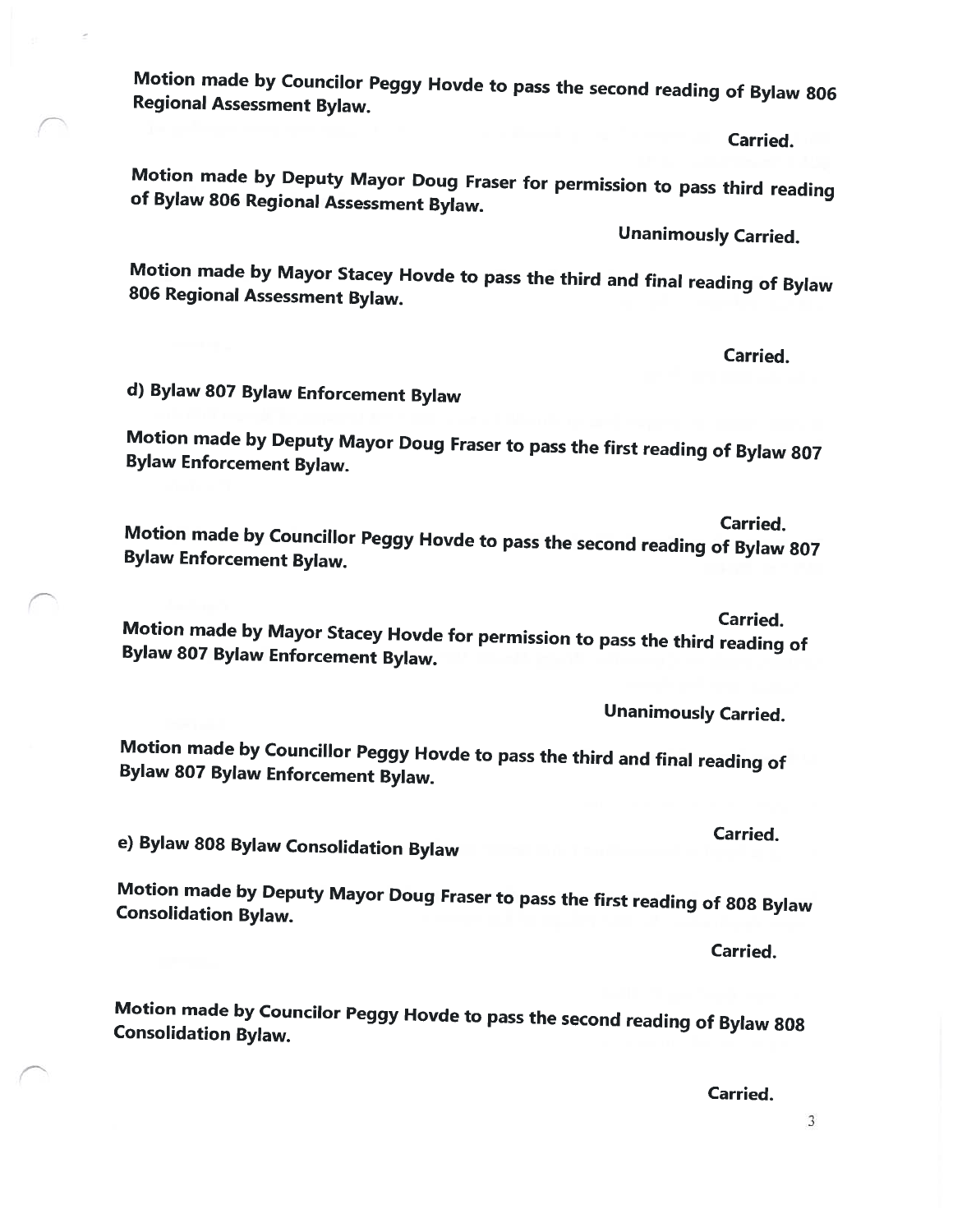Motion made by Mayor Stacey Hovde for permission to pass the third reading of 808 Consolidation Bylaw.

Motion made by Deputy Mayor Doug Fraser to pass the third and final reading of 80\$ Consolidation Bylaw.

f) Bylaw 809 Fee Bylaw

Motion made by Mayor Stacey Hovde to pass the first reading of Bylaw <sup>809</sup> Fee Bylaw.

Motion made by Deputy Mayor Doug Fraser to pass the second reading of Bylaw 809 Fee Bylaw.

Motion made by Councillor Peggy Hovde for permission to pass the third reading of Bylaw 809 Fee Bylaw.

g) Solar Farm — <sup>1</sup> Year Later

Accepted as information only.

h) Local Food Infrastructure Fund Grant Application

Motion made by Mayor Stacey Hovde to suppor<sup>t</sup> the Local Food Infrastructure Grant Application for the Village of Carmangay.

i)Friesen Building Update

Accepted as Information only

Carried.

Carried.

Carried.

Unanimously Carried.

Carried.

Carried.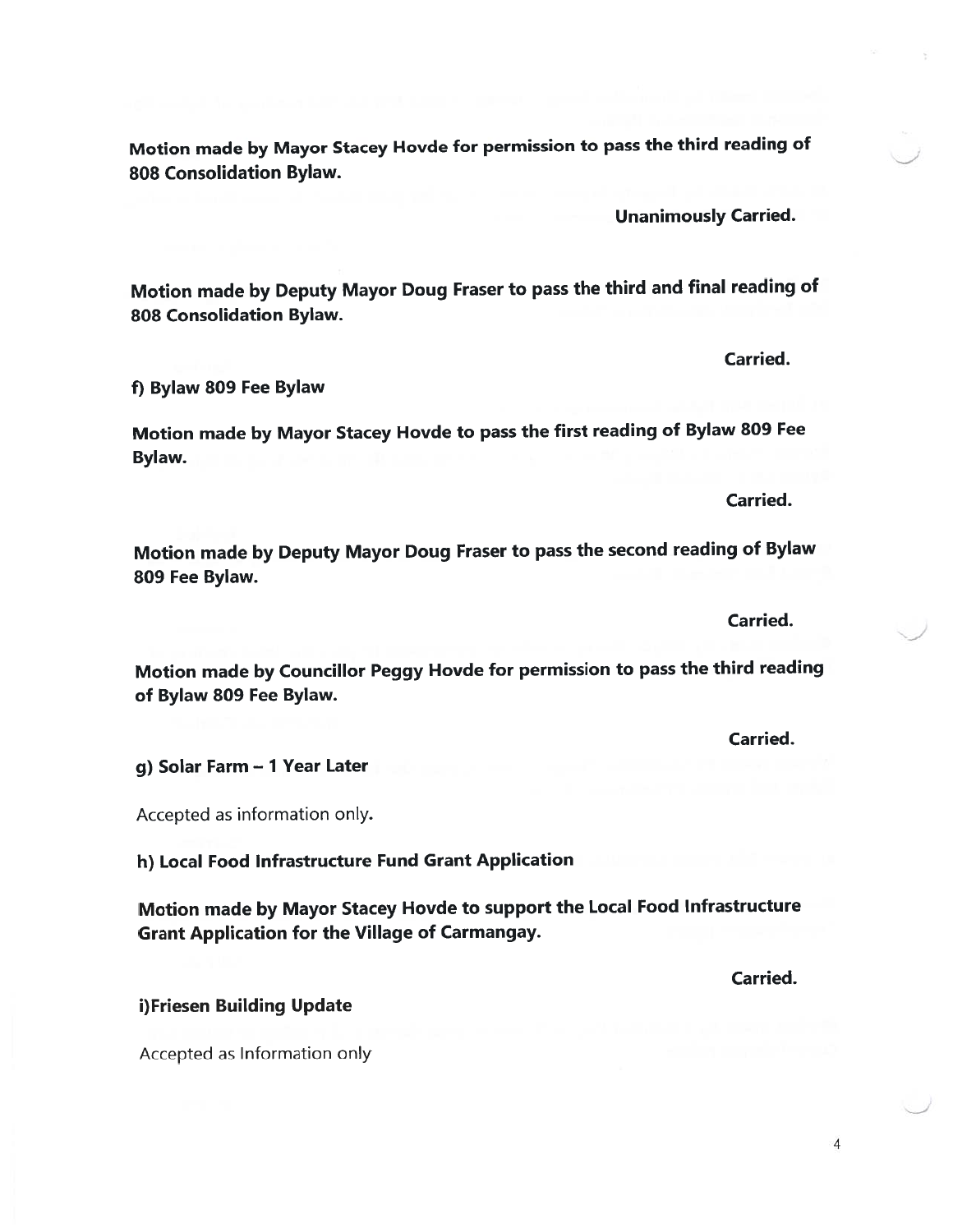j) Community Enhancement Program

Motion made by Mayor Stacey Hovde to authorize staff to work on Community Enhancement Program.

Carried.

#### Reports

a) ORRSC

### b) Marquis Foundation

Minister J.Pon visited the lodge on July <sup>21</sup> (participated with the residents in <sup>a</sup> sing along) <sup>A</sup> lodge BBQ will be held August <sup>13</sup> in which the board will BBQ and serve the residents. All Manors have full occupancy

- c) Vulcan District Solid Waste
- d) FCSS
- e) Southgrow
- f) Twin Valley Regional Water Services Commission
- g) Mayors and Reeves of Southern Alberta

#### Closed Session

## Motion made by Mayor Stacey Hovde to go into Closed Session @ 7:00 p.m.

Mayor Stacey Hovde, Deputy Mayor Doug Fraser, Councillor Peggy Hovde and CAO Bergen went into closed session under Division 2, Section <sup>19</sup> for the Old MLA Building site.

# Motion made by Mayor Stacey Hovde to go out of Closed Session @ 7:20 p.m.